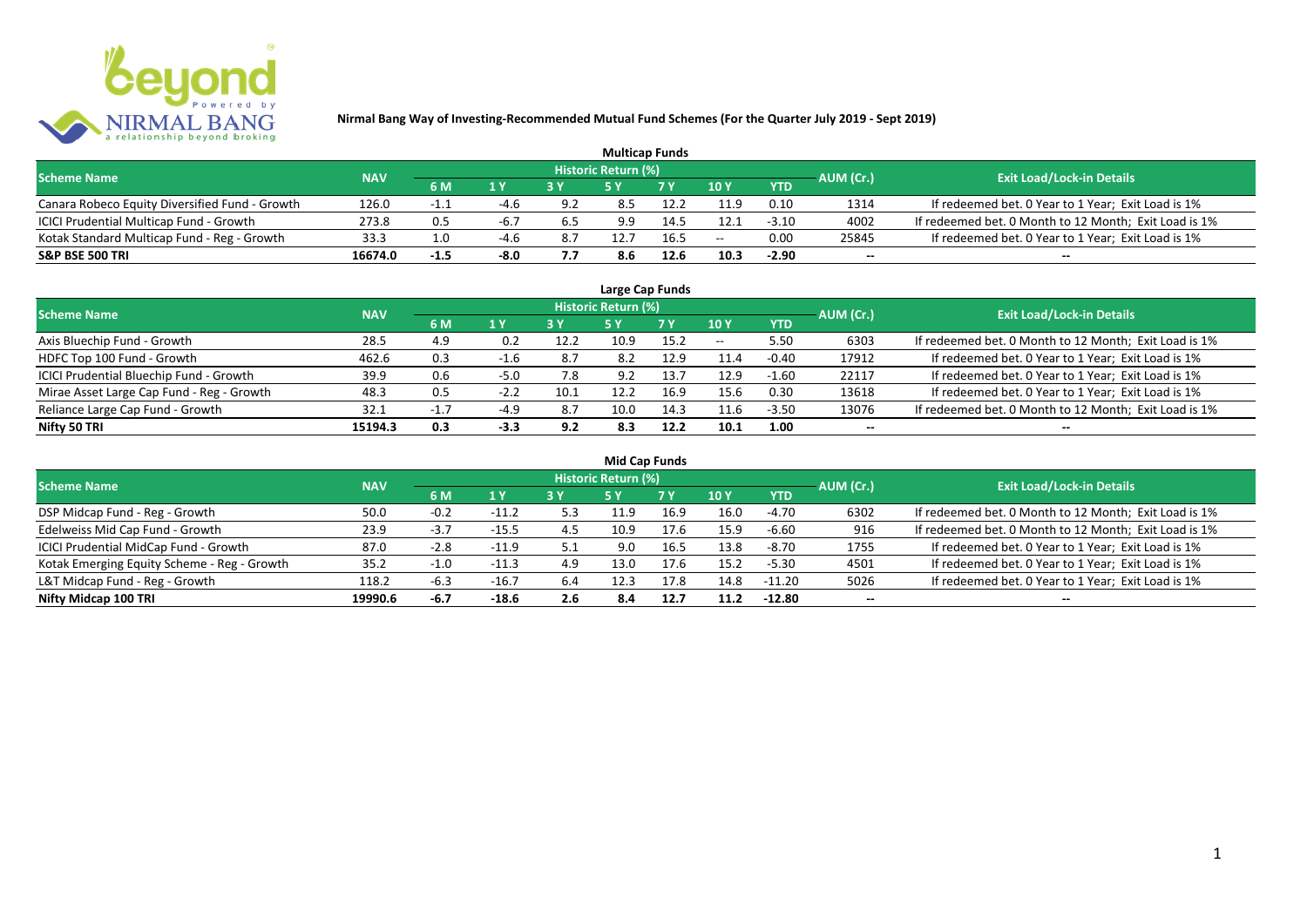

| Large & Midcap                                   |            |        |                   |     |                            |      |      |            |           |                                                    |  |  |  |
|--------------------------------------------------|------------|--------|-------------------|-----|----------------------------|------|------|------------|-----------|----------------------------------------------------|--|--|--|
| <b>Scheme Name</b>                               | <b>NAV</b> |        |                   |     | <b>Historic Return (%)</b> |      |      |            | AUM (Cr.) | <b>Exit Load/Lock-in Details</b>                   |  |  |  |
|                                                  |            | 6 M    | $\bm{A}$ $\bm{V}$ |     |                            | 7 V  | 10Y  | <b>YTD</b> |           |                                                    |  |  |  |
| Canara Robeco Emerging Equities - Growth         | 85.2       | -3.3   | $-12.2$           | 8.4 | 14.1                       | 20.3 | 18.9 | $-4.30$    | 4929      | If redeemed bet. 0 Year to 1 Year; Exit Load is 1% |  |  |  |
| Invesco India Growth Opportunities Fund - Growth | 32.0       |        |                   | 8.7 | 10.8                       | 14.7 | 12.5 | $-2.50$    | 1539      | If redeemed bet. 0 Year to 1 Year; Exit Load is 1% |  |  |  |
| NIFTY Large Midcap 250 TRI                       | 6601.2     | $-2.8$ | $-10.6$           |     | 9.8                        | 14.3 | 11.5 | $-5.60$    | $- -$     | $- -$                                              |  |  |  |

|                                  |            |      |        |      |                            | <b>Focused Funds</b> |       |            |                  |                                                       |
|----------------------------------|------------|------|--------|------|----------------------------|----------------------|-------|------------|------------------|-------------------------------------------------------|
| <b>Scheme Name</b>               | <b>NAV</b> |      |        |      | <b>Historic Return (%)</b> |                      |       |            | <b>AUM</b> (Cr.) | <b>Exit Load/Lock-in Details</b>                      |
|                                  |            | 6 M  | 1 V    |      |                            | 7 V                  | 10Y   | <b>YTD</b> |                  |                                                       |
| Axis Focused 25 Fund - Growth    | 27.0       |      | -7.3   | 11.2 | 12.9                       | 15.2                 | $- -$ | 0.60       | 8044             | If redeemed bet. 0 Month to 12 Month; Exit Load is 1% |
| SBI Focused Equity Fund - Growth | 135.1      |      | $-2.4$ | 10.2 | 12.0                       | 15.6                 | 17.6  | 2.20       | 4864             | If redeemed bet. 0 Year to 1 Year; Exit Load is 1%    |
| <b>S&amp;P BSE 500 TRI</b>       | 16674.0    | -1.5 | -8.0   | - -  | 8.6                        | 12.6                 | 10.3  | $-2.90$    | $- -$            | $- -$                                                 |

|                                                |            |         |         |                     |      | <b>Small Cap Funds</b>                         |       |            |           |                                                    |
|------------------------------------------------|------------|---------|---------|---------------------|------|------------------------------------------------|-------|------------|-----------|----------------------------------------------------|
| <b>Scheme Name</b>                             | <b>NAV</b> |         |         | Historic Return (%) |      |                                                |       |            | AUM (Cr.) | <b>Exit Load/Lock-in Details</b>                   |
|                                                |            | 6 M     | 1 Y     |                     |      | 7 V                                            | 10Y   | <b>YTD</b> |           |                                                    |
| Franklin India Smaller Companies Fund - Growth | 46.5       | $-7.9$  | $-19.9$ | 0.6                 | 9.4  | 18.5                                           | 16.0  | -11.40     | 7369      | If redeemed bet. 0 Year to 1 Year; Exit Load is 1% |
| HDFC Small Cap Fund - Growth                   | 37.0       | $-9.4$  | $-18.0$ |                     |      |                                                | 13.2  | $-13.00$   | 8427      | If redeemed bet. 0 Year to 1 Year; Exit Load is 1% |
| L&T Emerging Businesses Fund - Reg - Growth    | 21.0       | -9.5    | $-22.0$ | 6.7                 | 12.0 | $\hspace{0.1mm}-\hspace{0.1mm}-\hspace{0.1mm}$ | $- -$ | $-15.30$   | 6079      | If redeemed bet. 0 Year to 1 Year; Exit Load is 1% |
| Nifty Smallcap 100 TRI                         | 6512.4     | $-10.1$ | $-29.2$ | $-3.5$              | 1.8  |                                                |       | $-16.90$   | $- -$     | $\overline{\phantom{a}}$                           |

# **ELSS Schemes (Tax Saving u/s 80-C)**

| <b>Scheme Name</b>                            | <b>NAV</b> |        |         | <b>Historic Return (%)</b> |            |            |       |            | AUM (Cr.) | Exit Load/Lock-in Details |
|-----------------------------------------------|------------|--------|---------|----------------------------|------------|------------|-------|------------|-----------|---------------------------|
|                                               |            | 6 M    | 1 Y     |                            | <b>5 Y</b> | <b>7 Y</b> | 10Y   | <b>YTD</b> |           |                           |
| Aditya Birla Sun Life Tax Relief 96 - Growth  | 28.4       | $-5.9$ | $-12.4$ | -6.1                       | 11.1       | 15.7       | 11.9  | $-8.10$    | 8850      | Nil                       |
| Axis Long Term Equity Fund - Growth           | 43.3       | 4.7    | $-3.8$  | 9.3                        | 12.7       | 18.6       | $- -$ | 1.00       | 19718     | Nil                       |
| IDFC Tax Advantage (ELSS) Fund - Reg - Growth | 50.1       | -3.1   | $-12.9$ | 6.9                        | 9.6        | 14.7       | 13.1  | $-7.10$    | 2060      | Nil                       |
| Invesco India Tax Plan - Growth               | 47.5       | $-2.1$ | $-9.3$  |                            | 10.7       | 15.5       | 14.0  | $-3.00$    | 878       | Nil                       |
| Mirae Asset Tax Saver Fund - Reg - Growth     | 16.8       | 1.3    | $-1.9$  | 13.2                       | $- -$      | $- -$      | $- -$ | 0.50       | 2202      | Nil                       |
| <b>S&amp;P BSE 200 TRI</b>                    | 5409.0     | $-0.8$ | $-6.2$  | 8.3                        | 8.9        | 12.9       | 10.4  | $-1.80$    | $- -$     | $- -$                     |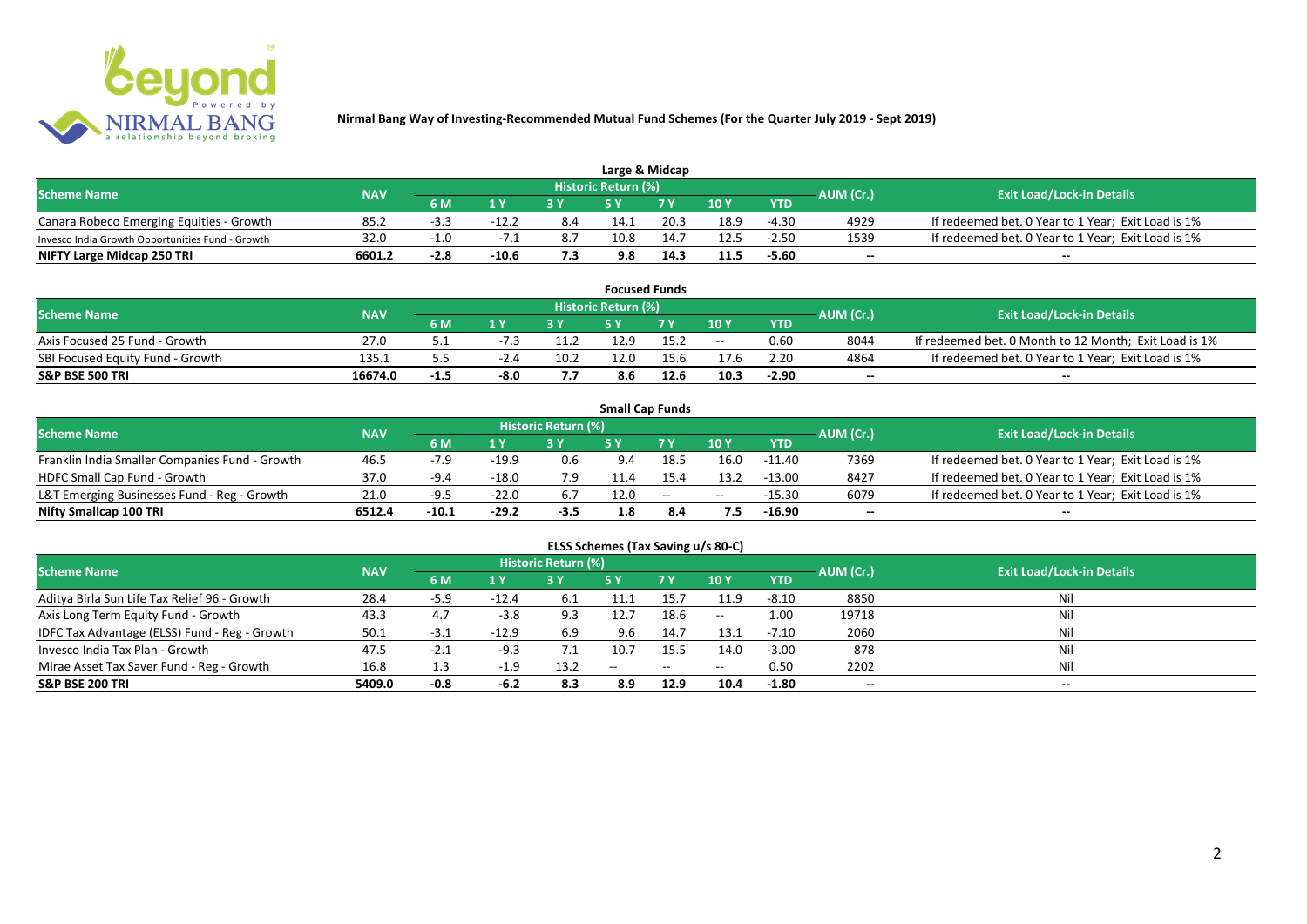

| <b>Contra/Value Fund</b>                  |            |        |         |                     |     |      |        |            |           |                                                    |  |  |  |
|-------------------------------------------|------------|--------|---------|---------------------|-----|------|--------|------------|-----------|----------------------------------------------------|--|--|--|
| <b>Scheme Name</b>                        | <b>NAV</b> |        |         | Historic Return (%) |     |      |        |            | AUM (Cr.) | <b>Exit Load/Lock-in Details</b>                   |  |  |  |
|                                           |            | 6 M    | 1 Y     |                     |     | 7Y   | $-10V$ | <b>YTD</b> |           |                                                    |  |  |  |
| Kotak India EQ Contra Fund - Reg - Growth | 49.2       | -1.5   | -6.4    | 9.1                 | 9.6 | 13.2 | 11.2   | $-1.70$    | 865       | If redeemed bet. 0 Year to 1 Year; Exit Load is 1% |  |  |  |
| Invesco India Contra Fund - Growth        | 44.0       | $-2.2$ | $-10.3$ | 8.8                 |     | 16.  | 13.2   | $-5.00$    | 4027      | If redeemed bet. 0 Year to 1 Year; Exit Load is 1% |  |  |  |
| UTI Value Opportunities Fund - Growth     | 56.9       | $-1.0$ | $-9.2$  | 4.6                 |     | 10.3 | 10.6   | $-2.60$    | 4493      | If redeemed bet. 0 Year to 1 Year; Exit Load is 1% |  |  |  |
| <b>S&amp;P BSE 500 TRI</b>                | 16674.0    | $-1.5$ | -8.0    | 7.7                 | 8.6 | 12.6 | 10.3   | $-2.90$    | $-$       | $- -$                                              |  |  |  |

| Sector/Thematic                                                           |            |         |        |                            |           |           |       |            |           |                                                    |  |  |  |
|---------------------------------------------------------------------------|------------|---------|--------|----------------------------|-----------|-----------|-------|------------|-----------|----------------------------------------------------|--|--|--|
| <b>Scheme Name</b>                                                        | <b>NAV</b> |         |        | <b>Historic Return (%)</b> |           |           |       |            | AUM (Cr.) | <b>Exit Load/Lock-in Details</b>                   |  |  |  |
|                                                                           |            | 6 M     | 1 Y    | 3Y                         | <b>5Y</b> | <b>7Y</b> | 10Y   | <b>YTD</b> |           |                                                    |  |  |  |
| Canara Robeco Consumer Trends Fund - Reg - Growth                         | 36.6       | $-3.3$  | -6.6   | 9.2                        | 12.9      | 15.5      | $- -$ | $-2.70$    | 337       | If redeemed bet. 0 Year to 1 Year; Exit Load is 1% |  |  |  |
| Mirae Asset Great Consumer Fund - Growth                                  | 31.8       | $-4.8$  | $-8.3$ | 10.7                       | 11.8      | 15.7      | $- -$ | $-7.10$    | 802       | If redeemed bet. 0 Year to 1 Year; Exit Load is 1% |  |  |  |
| <b>ICICI Prudential Technology Fund - Growth</b>                          | 58.0       | $-5.1$  | 1.9    | 12.8                       | 10.4      | 18.4      | 18.1  | 2.30       | 445       | If redeemed bet. 0 Day to 15 Day; Exit Load is 1%  |  |  |  |
| Reliance Pharma Fund - Growth                                             | 136.1      | $-10.1$ | -9.6   | $-1.3$                     | 6.3       | 11.8      | 16.8  | $-9.00$    | 2420      | If redeemed bet. 0 Year to 1 Year; Exit Load is 1% |  |  |  |
| ICICI Prudential Banking and Financial Services Fund -<br>Retail - Growth | 61.1       | 4.1     | $-3.7$ | 11.8                       | 14.9      | 18.9      | 17.2  | 0.40       | 3354      | If redeemed bet. 0 Day to 15 Day; Exit Load is 1%  |  |  |  |
| Reliance Banking Fund - Growth                                            | 259.3      | 1.3     | $-9.4$ | 10.6                       | 11.7      | 15.2      | 15.0  | $-2.10$    | 3203      | If redeemed bet. 0 Year to 1 Year; Exit Load is 1% |  |  |  |
| <b>S&amp;P BSE 500 TRI</b>                                                | 16674.0    | $-1.5$  | $-8.0$ | 7.7                        | 8.6       | 12.6      | 10.3  | $-2.90$    |           | --                                                 |  |  |  |

| <b>Dynamic Asset Allocation Funds</b>            |            |        |        |                            |               |            |       |            |                          |                                                         |  |  |  |
|--------------------------------------------------|------------|--------|--------|----------------------------|---------------|------------|-------|------------|--------------------------|---------------------------------------------------------|--|--|--|
| <b>Scheme Name</b>                               | <b>NAV</b> |        |        | <b>Historic Return (%)</b> |               |            |       |            | AUM (Cr.)                | <b>Exit Load/Lock-in Details</b>                        |  |  |  |
|                                                  |            | 6 M    | 1 Y    | 3Y                         | 5 Y           | <b>7Y</b>  | 10Y   | <b>YTD</b> |                          |                                                         |  |  |  |
| ICICI Prudential Balanced Advantage Fund - Reg - | 34.9       | 2.4    | 2.3    |                            | 9.0           | 12.8       | 12.0  | 1.40       | 28709                    | If redeemed bet. 0 Year to 1 Year; Exit Load is 1%      |  |  |  |
| Growth                                           |            |        |        | 6.9                        |               |            |       |            |                          |                                                         |  |  |  |
| Invesco India Dynamic Equity Fund - Growth       | 28.3       |        | $-3.1$ | 6.6                        | 8.7           | 13.1       | 11.3  | 2.50       | 966                      | If redeemed bet. 0 Month to 3 Month; Exit Load is 0.25% |  |  |  |
| Reliance Balanced Advantage Fund - Growth        | 88.7       | 2.4    | 1.6    | 8.2                        | 8.7           | 12.9       | 11.3  | 1.90       | 2040                     | If redeemed bet. 0 Month to 12 Month; Exit Load is 1%   |  |  |  |
| SBI Dynamic Asset Allocation Fund - Reg - Growth | 13.1       | $-1.2$ | $-1.6$ | 6.4                        | $\sim$ $\sim$ | $\sim$ $-$ | $- -$ | $-0.10$    | 687                      | If redeemed bet. 0 Month to 12 Month; Exit Load is 1%   |  |  |  |
| NIFTY 50 Hybrid Composite Debt 65:35 Index       | 9708.1     | 3.1    | 2.4    | 8.9                        | 8.8           | 11.3       | 9.6   | 3.50       | $\overline{\phantom{a}}$ | $- -$                                                   |  |  |  |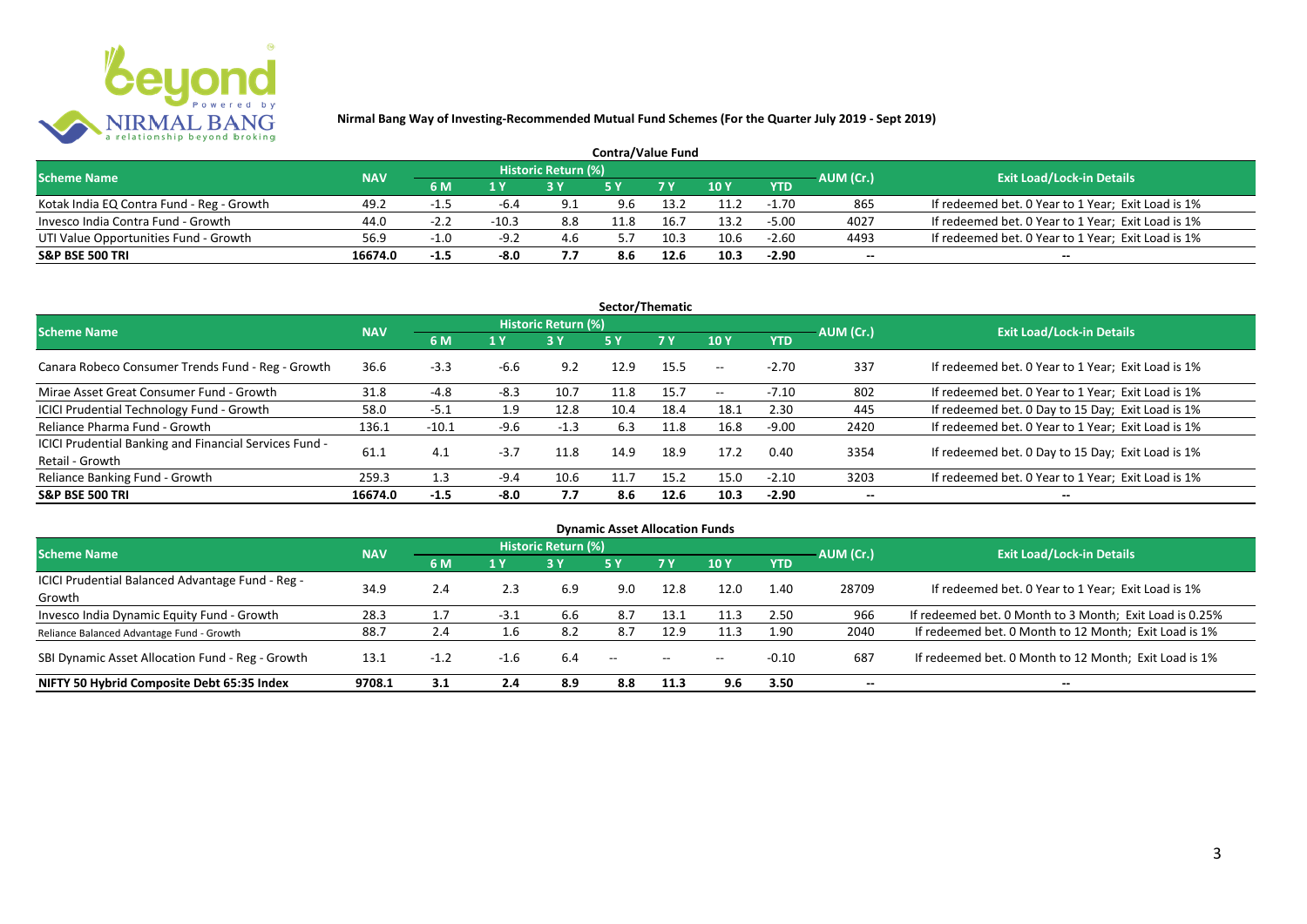

|                                                 |            |     |        |                            | <b>Hybrid Aggressive</b> |                          |                          |            |                          |                                                       |
|-------------------------------------------------|------------|-----|--------|----------------------------|--------------------------|--------------------------|--------------------------|------------|--------------------------|-------------------------------------------------------|
| <b>Scheme Name</b>                              | <b>NAV</b> |     |        | <b>Historic Return (%)</b> |                          |                          |                          |            | AUM (Cr.)                | <b>Exit Load/Lock-in Details</b>                      |
|                                                 |            | 6 M | 1 Y    |                            | 5 Y                      | 7 Y                      | 10Y                      | <b>YTD</b> |                          |                                                       |
| HDFC Hybrid Equity Fund - Growth                | 51.6       | 1.4 | $-1.9$ | 5.2                        | 5.8                      | 10.5                     | 9.5                      | 0.40       | 22221                    | If redeemed bet. 0 Year to 1 Year; Exit Load is 1%    |
| ICICI Prudential Equity & Debt Fund - Growth    | 128.3      | 3.2 | $-0.7$ | 8.0                        | 10.2                     | 14.8                     | 13.6                     | 0.20       | 25617                    | If redeemed bet. 0 Year to 1 Year; Exit Load is 1%    |
| Mirae Asset Hybrid - Equity Fund - Reg - Growth | 14.3       | 2.4 | 0.7    | 9.0                        | $\overline{\phantom{a}}$ | $\overline{\phantom{a}}$ | $\overline{\phantom{a}}$ | 1.80       | 2196                     | If redeemed bet. 0 Year to 1 Year; Exit Load is 1%    |
| SBI Equity Hybrid Fund - Growth                 | 132.2      | 4.9 | 1.3    | 8.4                        | 10.9                     | 15.2                     | 11.9                     | 3.10       | 29832                    | If redeemed bet. 0 Month to 12 Month; Exit Load is 1% |
| Canara Robeco Equity Hybrid Fund - Growth       | 152.5      | 0.7 |        | 8.0                        | 10.1                     | 13.0                     | 12.5                     | 1.30       | 2316                     | If redeemed bet. 0 Year to 1 Year; Exit Load is 1%    |
| NIFTY 50 Hybrid Composite Debt 65:35 Index      | 9708.1     | 3.1 | 2.4    | 8.9                        | 8.8                      | 11.3                     | 9.6                      | 3.50       | $\overline{\phantom{a}}$ | $- -$                                                 |

|                                            |            |     |     |                            |     | Arbitrage Fund |    |            |           |                                                         |
|--------------------------------------------|------------|-----|-----|----------------------------|-----|----------------|----|------------|-----------|---------------------------------------------------------|
| <b>Scheme Name</b>                         | <b>NAV</b> |     |     | <b>Historic Return (%)</b> |     |                |    |            | AUM (Cr.) | <b>Exit Load/Lock-in Details</b>                        |
|                                            |            | 1 M | 3 M | 6 M                        |     | 2V             | эv | <b>YTD</b> |           |                                                         |
| IDFC Arbitrage Fund - Reg - Growth         | 23.9       |     |     | 6.9                        | 6.8 |                |    | 6.90       | 5498      | If redeemed bet. 0 Month to 1 Month; Exit Load is 0.25% |
| Kotak Equity Arbitrage Fund - Reg - Growth | 27.0       |     | 6.8 | 6.6                        | 6.6 | 6.3            |    | 6.60       | 13769     | If redeemed bet. 0 Day to 30 Day; Exit Load is 0.25%    |
| Reliance Arbitrage Fund - Growth           | 19.4       |     |     | 6.6                        | 6.7 |                |    | 6.70       | 8759      | If redeemed bet. 0 Month to 1 Month; Exit Load is 0.25% |

|                                          |            |                          |     |                     |       | <b>Equity Saver</b>                                 |                          |            |           |                                                       |
|------------------------------------------|------------|--------------------------|-----|---------------------|-------|-----------------------------------------------------|--------------------------|------------|-----------|-------------------------------------------------------|
| <b>Scheme Name</b>                       | <b>NAV</b> |                          |     | Historic Return (%) |       |                                                     |                          |            |           | <b>Exit Load/Lock-in Details</b>                      |
|                                          |            | 6 M                      | 1 Y |                     |       | 7 <sub>V</sub>                                      | 10Y                      | <b>YTD</b> | AUM (Cr.) |                                                       |
| Axis Equity Saver Fund - Reg - Growth    | 12.7       | $\mathcal{L}.\mathbf{1}$ |     | 6.3                 | $- -$ | $\hspace{0.1mm}-\hspace{0.1mm}-\hspace{0.1mm}$      | $- -$                    | 2.40       | 766       | If redeemed bet. 0 Month to 12 Month; Exit Load is 1% |
| HDFC Equity Savings Fund - Growth        | 35.9       |                          |     | 6.7                 | 7.6   | 8.7                                                 | 9.0                      | 1.10       | 5422      | If redeemed bet. 0 Year to 1 Year; Exit Load is 1%    |
| Kotak Equity Savings Fund - Reg - Growth | 14.1       | 4.4                      | 1.9 | 6.7                 | $-$   | $\hspace{0.05cm} -\hspace{0.05cm} -\hspace{0.05cm}$ | $\overline{\phantom{a}}$ | 1.70       | 2122      | If redeemed bet. 0 Year to 1 Year; Exit Load is 1%    |
| CRISIL Hybrid 50+50 - Moderate Index*    | $- -$      | --                       |     |                     | --    | $- -$                                               |                          | --         | --        | $- -$                                                 |

|                                           |                                  |           |     |      |     | <b>Liquid Funds</b>      |            |                 |           |       |
|-------------------------------------------|----------------------------------|-----------|-----|------|-----|--------------------------|------------|-----------------|-----------|-------|
| <b>Scheme Name</b>                        | <b>Exit Load/Lock-in Details</b> |           |     |      |     |                          |            |                 |           |       |
|                                           | <b>NAV</b>                       | <b>1W</b> | 2 W | M    | 3 M | 1Y                       | <b>YTM</b> | <b>Maturity</b> | AUM (Cr.) |       |
| Axis Liquid Fund - Growth                 | 2115.3                           | 6.4       |     | 6.6  | 6.9 | 7.4                      | 6.5        | 0.11            | 27255     | Nil   |
| IDFC Cash Fund - Reg - Growth             | 2310.0                           | 6.1       |     | -6.2 | 6.6 |                          | 6.3        | 0.08            | 10199     | Nil   |
| Kotak Liquid Scheme - Reg - Growth        | 3862.1                           | 6.2       | 6.2 | 6.3  | 6.7 | 7.3                      | 6.5        | 0.10            | 29065     | Nil   |
| Mirae Asset Cash Management Fund - Growth | 1997.1                           | 6.2       |     | 6.4  | 6.8 | 7.4                      | 6.4        | 0.11            | 3033      | Nil   |
| <b>CRISIL Liquid Fund Index</b>           | $- -$                            | 6.7       | 6.6 | 6.8  | 7.3 | $\overline{\phantom{a}}$ | $- -$      | $- -$           | $- -$     | $- -$ |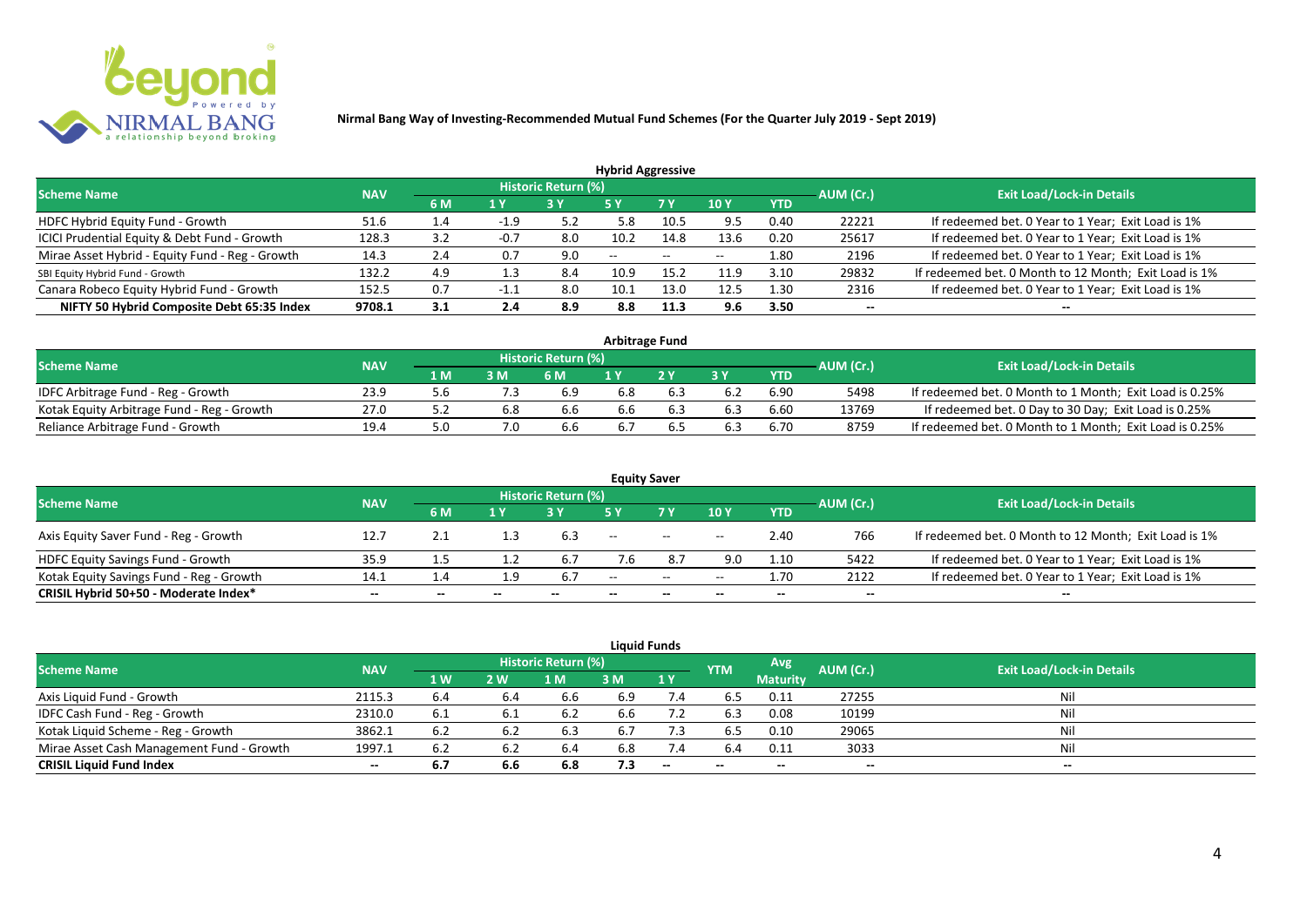

|                                               |            |       |     |                            |       | <b>Ultra Short Fund</b>       |            |                 |           |                                  |
|-----------------------------------------------|------------|-------|-----|----------------------------|-------|-------------------------------|------------|-----------------|-----------|----------------------------------|
| <b>Scheme Name</b>                            | <b>NAV</b> |       |     | <b>Historic Return (%)</b> |       |                               | <b>YTM</b> | Avg             | AUM (Cr.) | <b>Exit Load/Lock-in Details</b> |
|                                               |            | '1 M. | 3 M | 6 M                        |       | $\overline{3}$ $\overline{Y}$ |            | <b>Maturity</b> |           |                                  |
| HDFC Ultra Short Term Fund - Reg - Growth     | 10.8       | 9.7   | 8.9 | 8.6                        | $- -$ | $- -$                         |            | 0.50            | 6847      | Ni!                              |
| IDFC Ultra Short Term Fund - Reg - Growth     | 10.9       | 9.3   |     | 8.6                        | 8.5   | $- -$                         |            | 0.46            | 2858      | Nil                              |
| SBI Magnum Ultra Short Duration Fund - Growth | 4262.6     | 9.4   | 8.8 | 8.4                        | 8.5   |                               |            | 0.50            | 7858      | Nil                              |
| <b>NIFTY Ultra Short Duration Debt Index</b>  | 3891.6     | 9.0   | 8.8 | 8.3                        | 8.5   | 7.6                           | $- -$      | $- -$           | $\sim$    | $- -$                            |

| <b>Money Market Fund</b>                                   |                          |      |     |                     |       |                          |            |                 |                          |                                  |  |  |  |  |
|------------------------------------------------------------|--------------------------|------|-----|---------------------|-------|--------------------------|------------|-----------------|--------------------------|----------------------------------|--|--|--|--|
| <b>Scheme Name</b>                                         | <b>NAV</b>               |      |     | Historic Return (%) |       |                          | <b>YTM</b> | Avg             | AUM (Cr.)                | <b>Exit Load/Lock-in Details</b> |  |  |  |  |
|                                                            |                          | 1 M  | 3M  | 6 M                 | 1Y    | 3Y                       |            | <b>Maturity</b> |                          |                                  |  |  |  |  |
| Aditya Birla Sun Life Money Manager Fund - Reg -<br>Growth | 257.8                    | 10.4 | 9.7 | 8.9                 | 8.7   | 7.6                      |            | 0.56            | 11329                    | Nil                              |  |  |  |  |
| ICICI Prudential Money Market Fund - Reg - Growth          | 266.2                    | 9.4  | 9.1 | 8.5                 | 8.4   | 7.4                      | 7.1        | 0.40            | 8776                     | Nil                              |  |  |  |  |
| Reliance Money Market Fund - Growth                        | 2906.9                   | 9.8  | 9.5 | 8.8                 | 8.7   | 7.5                      | 7.2        | 0.45            | 3277                     | Nil                              |  |  |  |  |
| UTI Money Market Fund - Reg - Growth                       | 2161.3                   | 10.0 | 9.4 | 8.7                 | 8.6   | 7.5                      | 7.3        | 0.69            | 5786                     | Nil                              |  |  |  |  |
| <b>CRISIL Liquid Fund Index</b>                            | $\overline{\phantom{a}}$ | 6.8  | 7.3 | $- -$               | $- -$ | $\overline{\phantom{a}}$ | $- -$      | --              | $\overline{\phantom{a}}$ | $- -$                            |  |  |  |  |

| <b>Short Term Fund</b>                                                                                                               |      |      |      |      |     |     |  |                 |      |     |  |  |  |  |
|--------------------------------------------------------------------------------------------------------------------------------------|------|------|------|------|-----|-----|--|-----------------|------|-----|--|--|--|--|
| <b>Historic Return (%)</b><br>Avg<br>AUM (Cr.)<br><b>Scheme Name</b><br><b>Exit Load/Lock-in Details</b><br><b>YTM</b><br><b>NAV</b> |      |      |      |      |     |     |  |                 |      |     |  |  |  |  |
|                                                                                                                                      |      | 1 M  | 3 M  | 6 M  |     | 3 Y |  | <b>Maturity</b> |      |     |  |  |  |  |
| HDFC Short Term Debt Fund - Growth                                                                                                   | 21.4 | 12.8 | 12.7 | 10.8 | 9.3 |     |  | 2.32            | 7992 | Nil |  |  |  |  |
| IDFC Bond Fund - Short Term Plan - Reg - Growth                                                                                      | 39.3 | 13.4 | 13.2 | 11.4 | 9.7 |     |  | 2.16            | 8021 | Nil |  |  |  |  |
| Kotak Bond Short Term Plan - Reg - Growth                                                                                            | 36.1 | 12.6 | 13.8 | 11.3 | 9.5 |     |  | 2.80            | 9143 | Nil |  |  |  |  |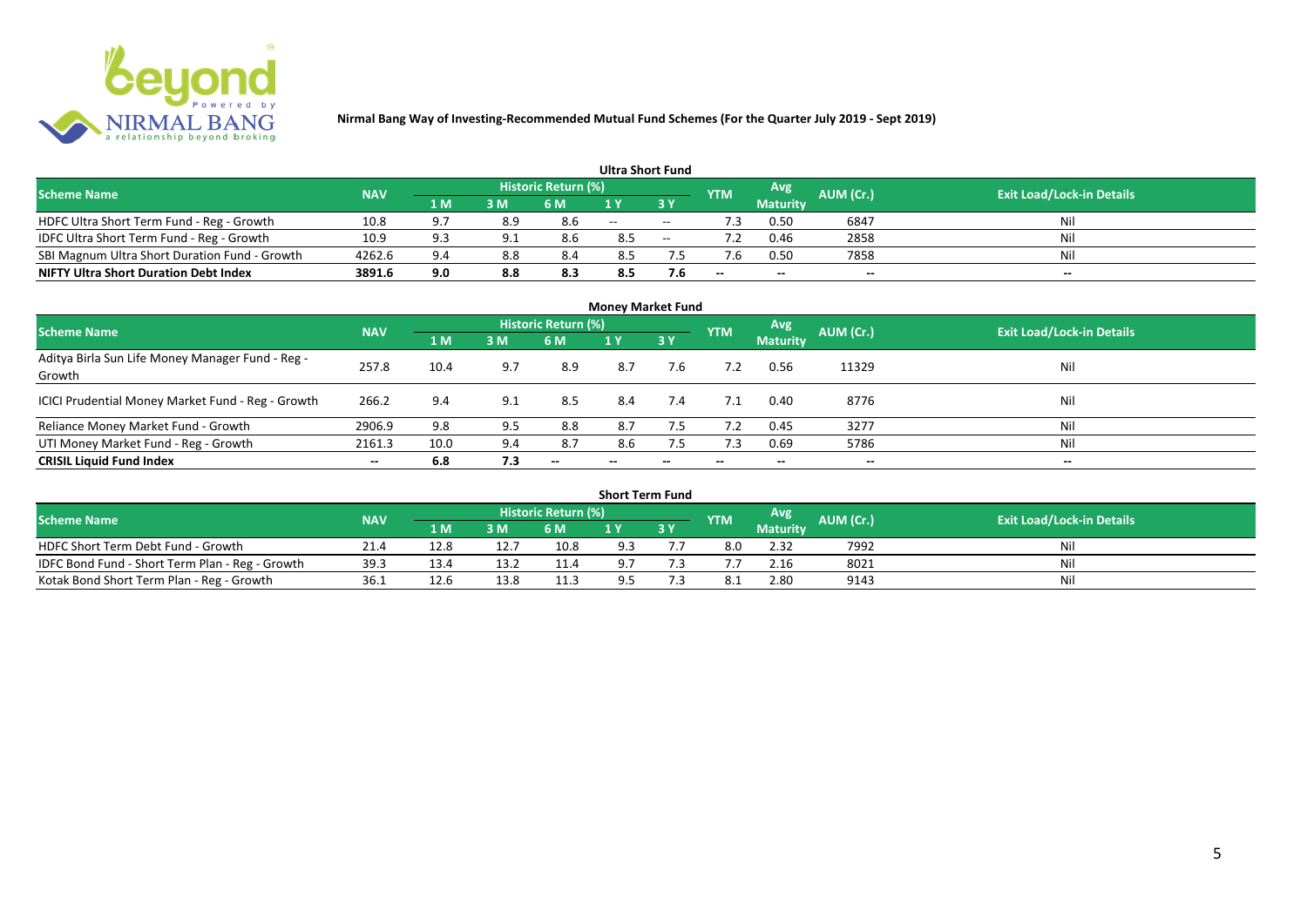

| <b>Low Duration Fund</b>                  |            |      |      |                            |     |  |            |          |           |                                  |  |  |  |  |
|-------------------------------------------|------------|------|------|----------------------------|-----|--|------------|----------|-----------|----------------------------------|--|--|--|--|
| <b>Scheme Name</b>                        | <b>NAV</b> |      |      | <b>Historic Return (%)</b> |     |  | <b>YTM</b> | Avg      | AUM (Cr.) | <b>Exit Load/Lock-in Details</b> |  |  |  |  |
|                                           |            | 1 M  | 3 M  | 6 M                        | 1 Y |  |            | Maturity |           |                                  |  |  |  |  |
| <b>HDFC Low Duration Fund - Growth</b>    | 40.3       | 10.2 | 9.6  | 8.7                        | 8.0 |  |            | 0.87     | 15150     | Nil                              |  |  |  |  |
| Canara Robeco Savings Fund - Reg - Growth | 30.1       | 10.6 | 9.8  | 8.9                        | 8.3 |  | '.4        | 0.83     | 1060      | Nil                              |  |  |  |  |
| IDFC Low Duration Fund - Reg - Growth     | 27.3       | 10.8 | 10.1 | 9.1                        | 8.6 |  |            | 0.79     | 3890      | Nil                              |  |  |  |  |

| <b>Banking &amp; PSU Bond Funds</b>                                                                                                                |      |      |      |      |             |    |     |                 |      |    |  |  |  |  |
|----------------------------------------------------------------------------------------------------------------------------------------------------|------|------|------|------|-------------|----|-----|-----------------|------|----|--|--|--|--|
| <b>Historic Return (%)</b><br><b>Avg</b><br><b>AUM (Cr.)</b><br><b>Exit Load/Lock-in Details</b><br><b>NAV</b><br><b>Scheme Name</b><br><b>YTM</b> |      |      |      |      |             |    |     |                 |      |    |  |  |  |  |
|                                                                                                                                                    |      | 1 M  | 3 M  | 6 M  |             | 3Y |     | <b>Maturity</b> |      |    |  |  |  |  |
| HDFC Banking and PSU Debt Fund - Reg - Growth                                                                                                      | 15.6 | 13.0 | 14.1 | 12.0 | 9.8         |    | 8.4 | 2.84            | 3187 | Ni |  |  |  |  |
| Kotak Banking and PSU Debt Fund - Reg - Growth                                                                                                     | 44.1 |      |      | 13.6 | $\cdot$ 1.0 |    | 7 Q | 4.27            | 1790 | Ni |  |  |  |  |
| IDFC Banking & PSU Debt Fund - Reg - Growth                                                                                                        | 16.7 | 15.6 | 17.0 | 14.4 | 11.5        |    | 7.8 | 3.62            | 6718 | Ni |  |  |  |  |

| <b>Corporate Bond Funds</b>                         |            |      |      |                     |      |            |            |                 |           |                                  |  |  |  |  |
|-----------------------------------------------------|------------|------|------|---------------------|------|------------|------------|-----------------|-----------|----------------------------------|--|--|--|--|
| <b>Scheme Name</b>                                  | <b>NAV</b> |      |      | Historic Return (%) |      |            | <b>YTM</b> | Avg             | AUM (Cr.) | <b>Exit Load/Lock-in Details</b> |  |  |  |  |
|                                                     |            | 1 M  | 3 M  | 6 M                 |      | <b>3 Y</b> |            | <b>Maturity</b> |           |                                  |  |  |  |  |
| ICICI Prudential Corporate Bond Fund - Reg - Growth | 19.8       | 12.6 | 13.0 | 11.4                | 9.4  | 7.6        | 8.1        | 2.16            | 7143      | Nil                              |  |  |  |  |
| HDFC Corporate Bond Fund - Growth                   | 21.7       | 15.4 | 16.4 | 13.6                | 10.9 | 8.1        | 7.9        | 4.21            | 12258     | Nil                              |  |  |  |  |
| Kotak Corporate Bond Fund - Std - Growth            | 2555.8     | 12.6 | 12.0 | 10.6                | 9.4  | 8.1        | 7.9        | 1.61            | 2149      | Nil                              |  |  |  |  |